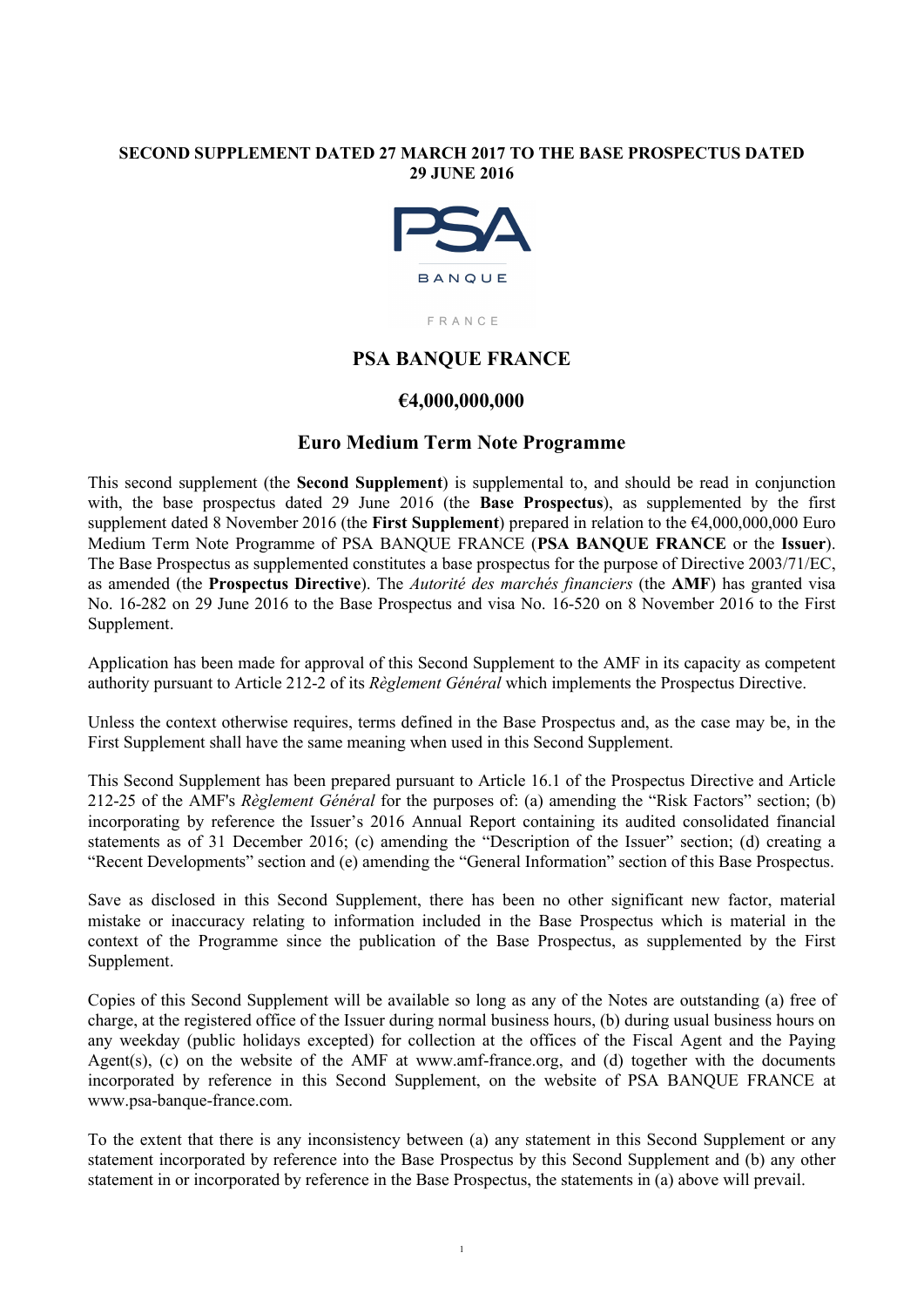This Second Supplement has been prepared pursuant to Article 16.1 of the Prospectus Directive and Article 212-25 of the AMF's *Règlement Général* for the purpose of giving information with regard to the Issuer and the Notes to be issued under the Programme additional to the information already contained or incorporated by reference in the Base Prospectus, as supplemented by the First Supplement.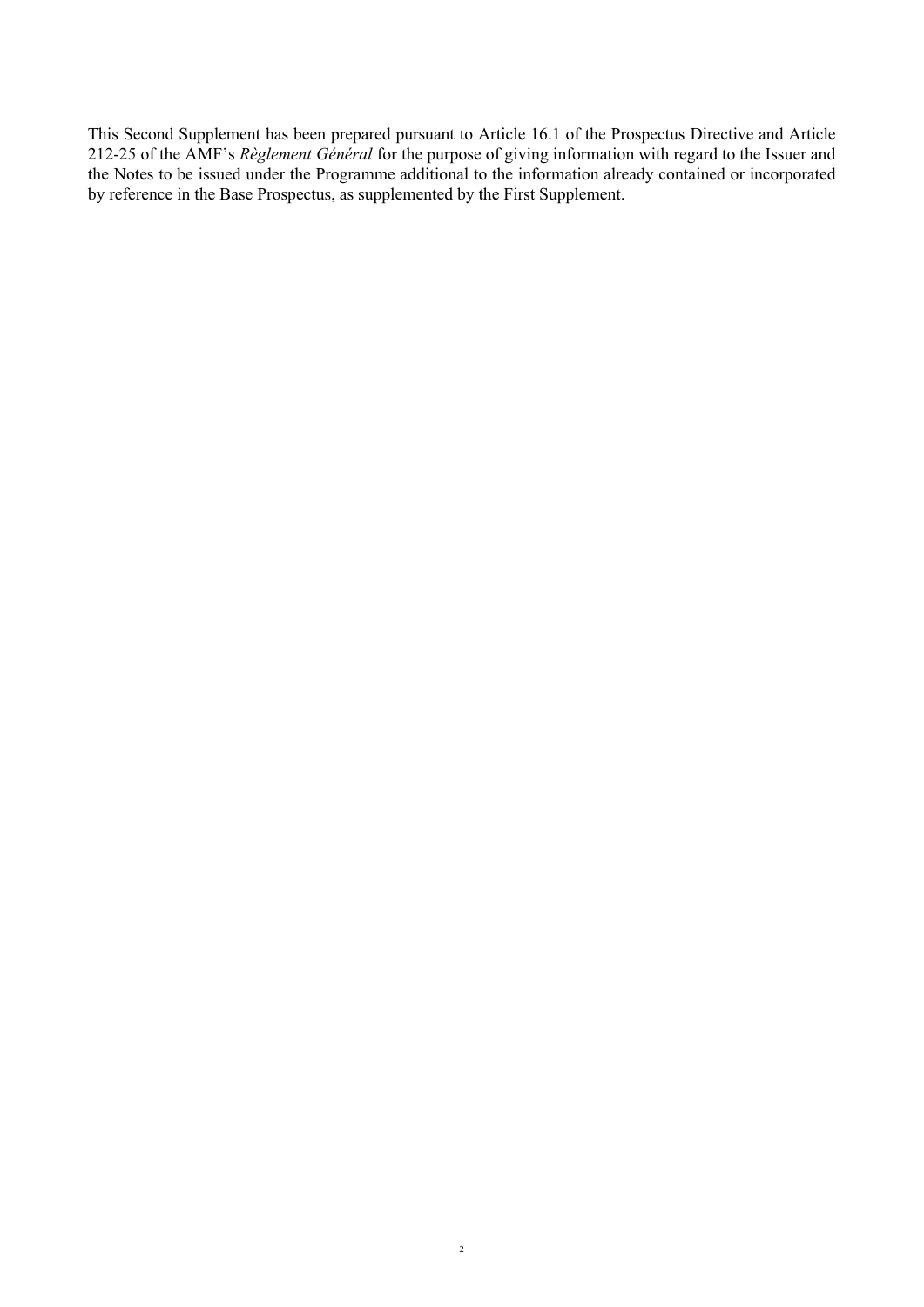# **TABLE OF CONTENTS**

| PERSON RESPONSIBLE FOR THE INFORMATION GIVEN IN THE SECOND SUPPLEMENT  11 |  |
|---------------------------------------------------------------------------|--|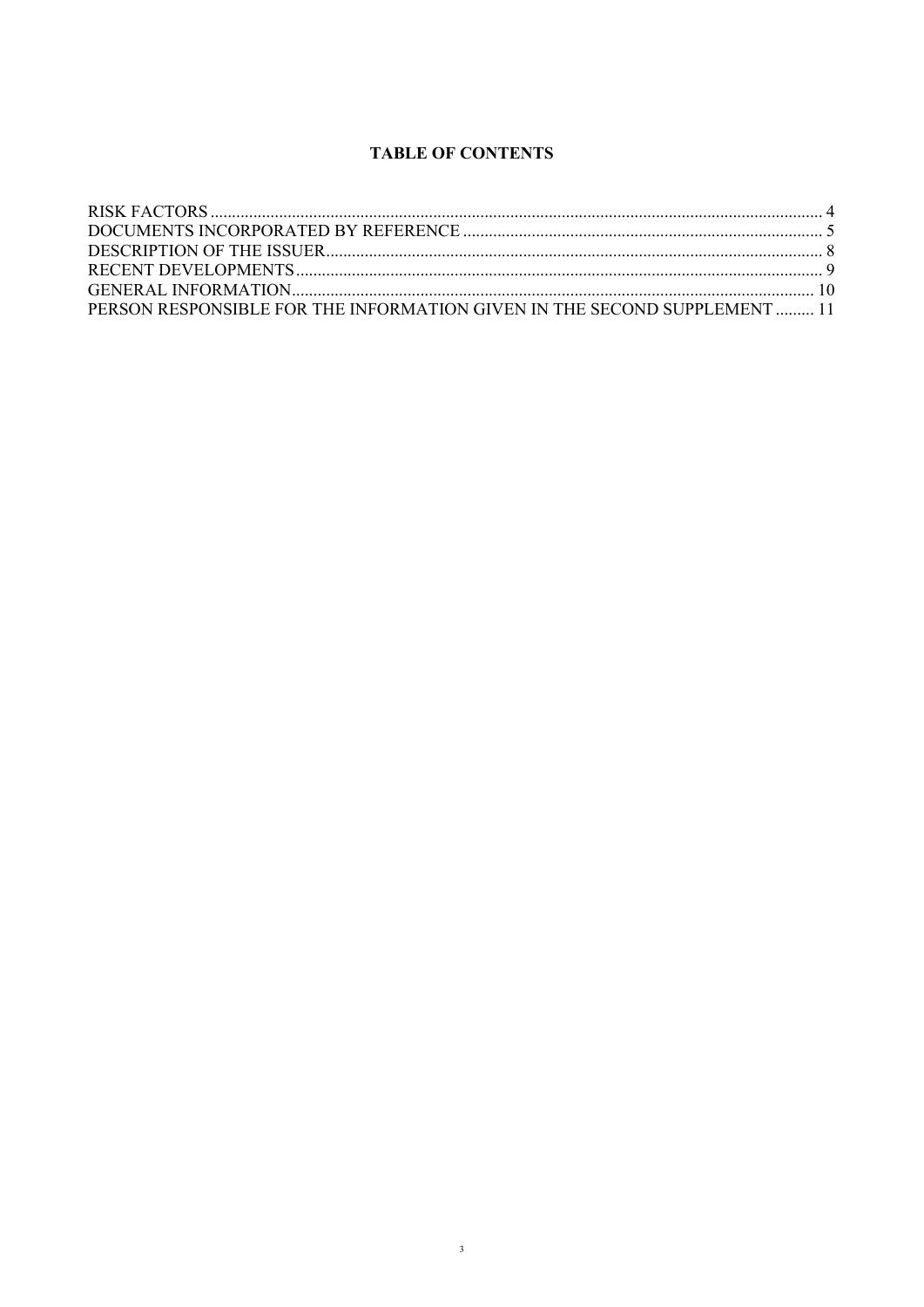## **RISK FACTORS**

The first paragraph of the sub-section "FACTORS THAT MAY AFFECT THE ISSUER'S ABILITY TO FULFIL ITS OBLIGATIONS UNDER NOTES ISSUED UNDER THE PROGRAMME" of the section "RISK FACTORS" appearing on page 5 of the Base Prospectus is hereby deleted in its entirety and replaced with the following:

"The risk factors relating to the Issuer and its activity are set out in detail on pages 22 to 33 of the 2016 Annual Report (as defined in the section "Documents Incorporated by Reference"), which are incorporated by reference in this Base Prospectus, and include the following:

- business risks, being factors that have an impact on the PSA BANQUE FRANCE Group's levels of activity:
	- external factors that influence vehicle purchases;
	- government policies to incentivise new vehicle purchases;
	- regulatory or fiscal changes which could lead to a modification of the activity or alter the profitability thereof;
	- the sales volumes achieved by Peugeot, Citroën and DS, as well as their marketing policies, which may include joint financing operations carried out with the PSA BANQUE FRANCE Group;
	- the PSA BANQUE FRANCE Group's competitive positioning, in terms of both product range and price.
- credit risk, being the risk of loss arising from the failure of a customer to meet the payment or other terms of a contract with the PSA BANQUE FRANCE Group;
- financial risks and market risk, including liquidity risk, interest rate risk, counterparty risk, currency risk and other market risks;
- risks related to the PSA BANQUE FRANCE Group's securitisation operations;
- concentration risk related to the granting of credit to individuals, sectoral concentration risk of credit transactions and concentration risk related to bank re-financing;
- operational risk, being the risk resulting from a mal-adjustment or failure attributable to procedures, to personnel, internal systems, or to external events, including events with a low probability of occurrence but with substantial risk of loss;
- non-compliance risk, being the risk of legal, administrative or disciplinary sanction, significant financial loss or damage to reputation arising from failure to comply with the provisions governing banking and financial services, including regulatory and statutory provisions, professional standards, ethical standards, or instructions from the executive body pursuant to guidelines issued by the Board of Directors;
- reputational risk, being the risk of damage to the Issuer's reputation and image with end customers, dealer customers, third-party banks and supervisory authorities; and
- correlation risk, being the risk relating to the correlation of the activity and profitability of the PSA BANQUE FRANCE Group with the activities and profitability of its shareholders.''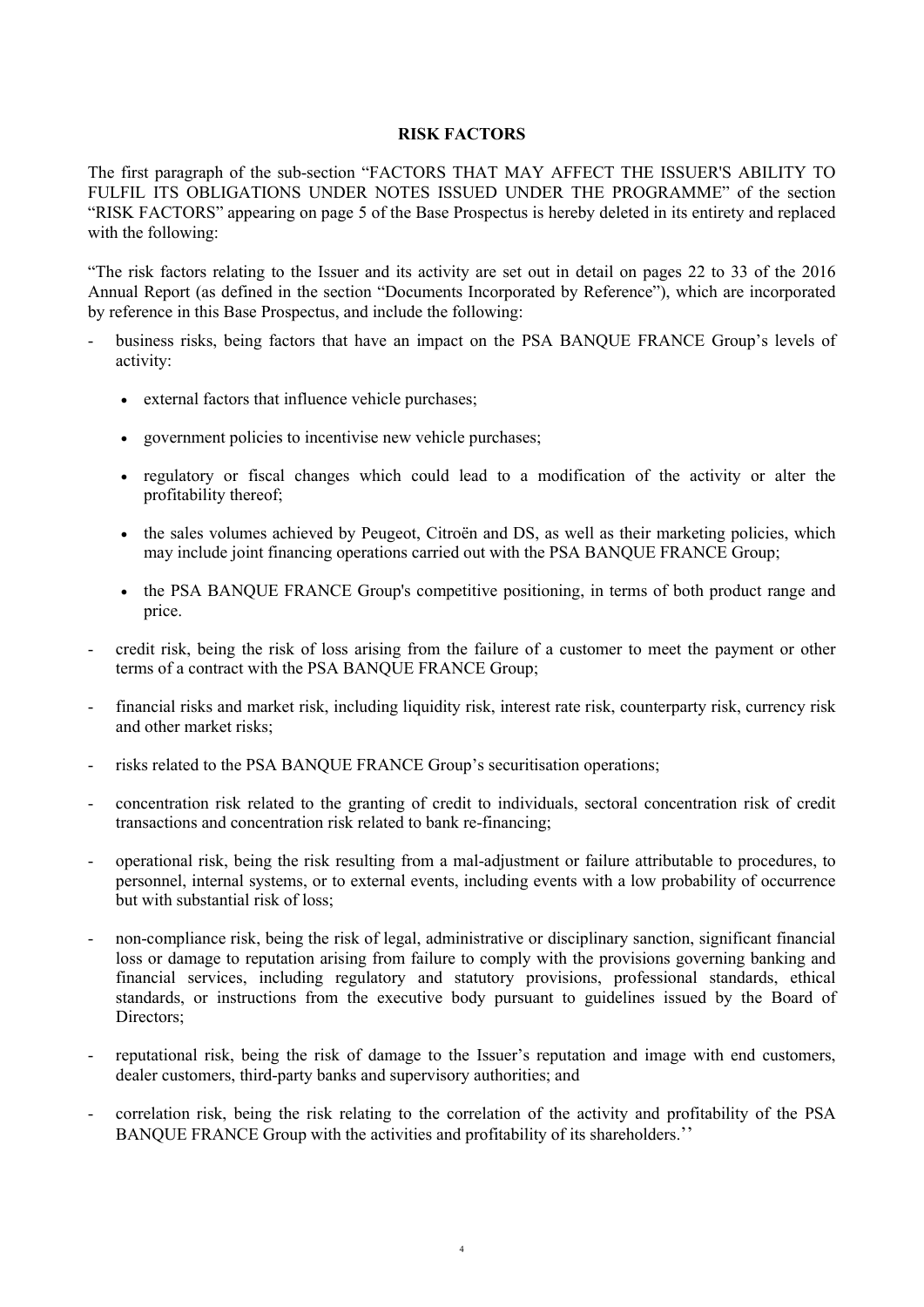# **DOCUMENTS INCORPORATED BY REFERENCE**

The section "DOCUMENTS INCORPORATED BY REFERENCE" appearing on pages 22 to 23 of the Base Prospectus is hereby deleted in its entirety and replaced with the following:

"The following information shall be incorporated by reference in, and form part of, this Base Prospectus:

- (a) the sections referred to in the table below included in the English translation of the 2016 *Rapport Annuel* of PSA BANQUE FRANCE (the **2016 Annual Report**), which has previously been published and was filed with the AMF on 23 March 2017; and
- (b) the sections referred to in the table below included in the English translation of the 2015 *Rapport Annuel* of PSA BANQUE FRANCE (the **2015 Annual Report**), which has previously been published and was filed with the AMF on 15 June 2016.

PSA BANQUE FRANCE will, in the event of any significant new factor, material mistake or inaccuracy relating to information included in this Base Prospectus which is capable of affecting the assessment of any Notes, prepare a supplement to this Base Prospectus or publish a new Base Prospectus for use in connection with any subsequent issue of Notes.

Following the publication of this Base Prospectus a supplement may be prepared by PSA BANQUE FRANCE and approved by the AMF in accordance with Article 16 of the Prospectus Directive and Article 212-25 of the *Règlement Général* of the AMF. Statements contained in any such supplement (or contained in any document incorporated by reference therein) shall, to the extent applicable, be deemed to modify or supersede statements contained in this Base Prospectus or in a document which is incorporated by reference in this Base Prospectus. Any statement so modified or superseded shall not, except as so modified or superseded, constitute a part of this Base Prospectus.

Copies of documents incorporated by reference in the Base Prospectus can be obtained from the registered office of PSA BANQUE FRANCE and from the specified offices of the Paying Agent for the time being at 11, avenue Emile Reuter, 2420 Luxembourg, Luxembourg. They will also be published on PSA BANQUE FRANCE's website at www.psa-banque-france.com and on the *Direction de l'information légale et administrative's* website at www.info-financiere.fr for financial information only. The Base Prospectus and the supplements to the Base Prospectus (together with any Final Terms relating to Notes admitted to trading on a Regulated Market) have been published on the AMF's website at www.amf-france.org.

The cross-reference table below set out the relevant page references for the information incorporated herein by reference: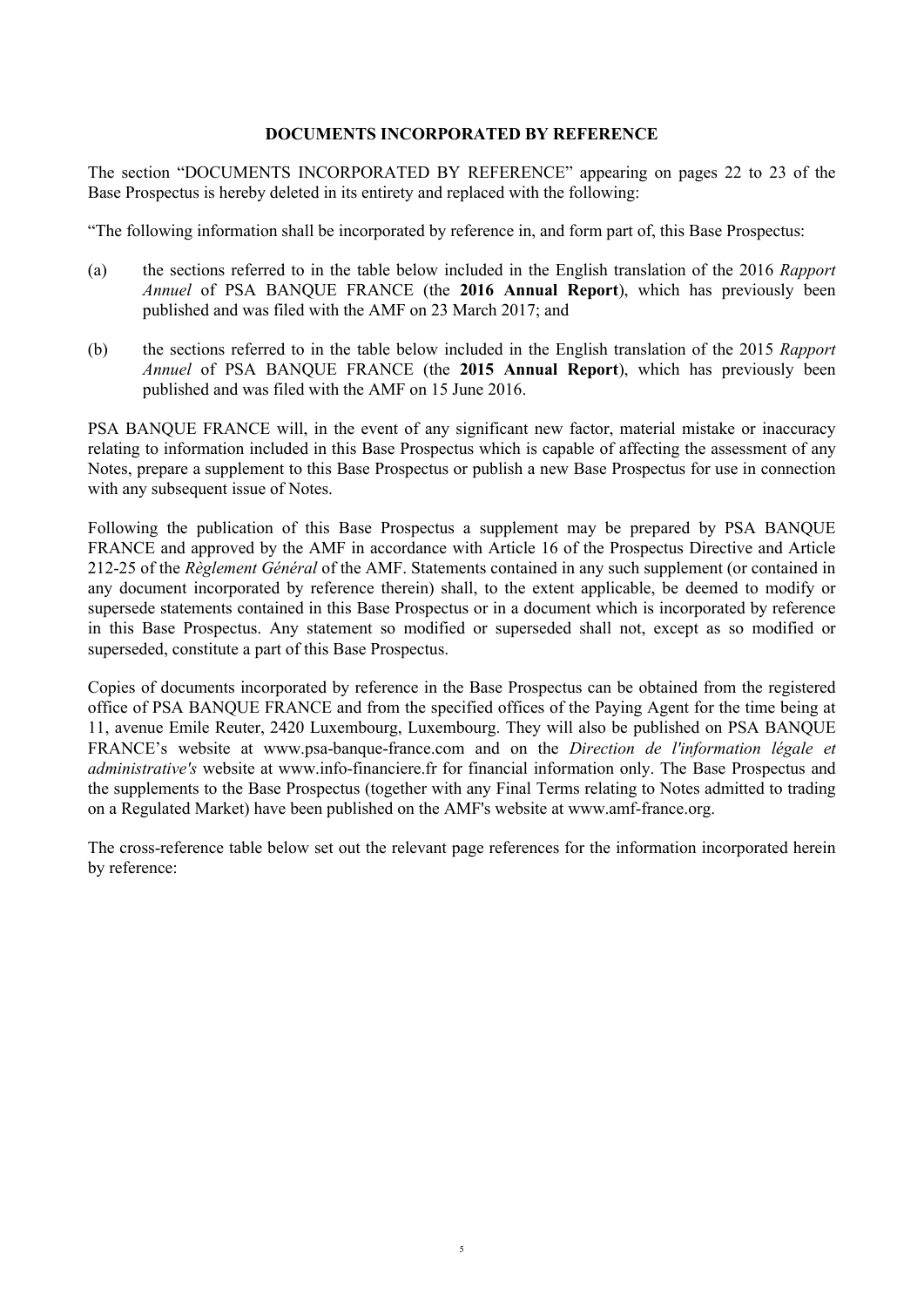|              | Annex XI of EC regulation No. 809/2004, as amended -<br>Minimum disclosure requirements for the debt and derivatives<br>securities registration document                                                                                                                                                 | 2016 Annual<br><b>Report</b> | 2015 Annual<br><b>Report</b> |
|--------------|----------------------------------------------------------------------------------------------------------------------------------------------------------------------------------------------------------------------------------------------------------------------------------------------------------|------------------------------|------------------------------|
| $\mathbf{3}$ | <b>RISK FACTORS</b>                                                                                                                                                                                                                                                                                      |                              |                              |
| 3.1          | Prominent disclosure of risk factors that may affect the issuer's<br>ability to fulfil its obligations under the securities to investors in a<br>section headed "Risk Factors".                                                                                                                          | pages 22 - 33                |                              |
| 4            | <b>INFORMATION ABOUT THE ISSUER</b>                                                                                                                                                                                                                                                                      |                              |                              |
| 4.1          | <b>History and development of the Issuer:</b>                                                                                                                                                                                                                                                            |                              |                              |
| 4.1.4        | the domicile and legal form of the issuer, the legislation under<br>which the issuer operates, its country of incorporation, and the<br>address and telephone number of its registered office (or principal<br>place of business if different from its registered office).                               | page 36                      |                              |
| 4.1.5        | any recent events particular to the issuer and which are to a<br>material extent relevant to the evaluation of the issuer's solvency.                                                                                                                                                                    | pages $6 - 22$               |                              |
| 5            | <b>BUSINESS OVERVIEW</b>                                                                                                                                                                                                                                                                                 |                              |                              |
| 5.1.         | <b>Principal Activities</b>                                                                                                                                                                                                                                                                              |                              |                              |
| 5.1.1        | A brief description of the issuer's principal activities stating the<br>main categories of products sold and/or services performed;                                                                                                                                                                      | pages 7 - 12                 |                              |
| 5.1.3        | Principal Markets                                                                                                                                                                                                                                                                                        |                              |                              |
|              | A brief description of the principal markets in which the issuer<br>competes.                                                                                                                                                                                                                            | pages 8 - 12                 |                              |
| 9            | ADMINISTRATIVE, MANAGEMENT, AND<br><b>SUPERVISORY BODIES</b>                                                                                                                                                                                                                                             |                              |                              |
| 9.1          | Names, business addresses and functions in the issuer of the<br>following persons, and an indication of the principal activities<br>performed by them outside the issuer where these are significant<br>with respect to that issuer:<br>members of the administrative, management or supervisory bodies; | pages 40 - 42                |                              |
| 9.2          | Potential conflicts of interests between any duties to the issuing<br>entity of the persons referred to in item 9.1 and their private<br>interests and or other duties. In the event that there are no such<br>conflicts, a statement to that effect                                                     | page 36                      |                              |
| 11           | FINANCIAL INFORMATION CONCERNING THE<br>ISSUER'S ASSETS AND LIABILITIES, FINANCIAL<br>POSITION AND PROFITS AND LOSSES                                                                                                                                                                                    |                              |                              |
| 11.1         | <b>Historical Financial Information</b>                                                                                                                                                                                                                                                                  |                              |                              |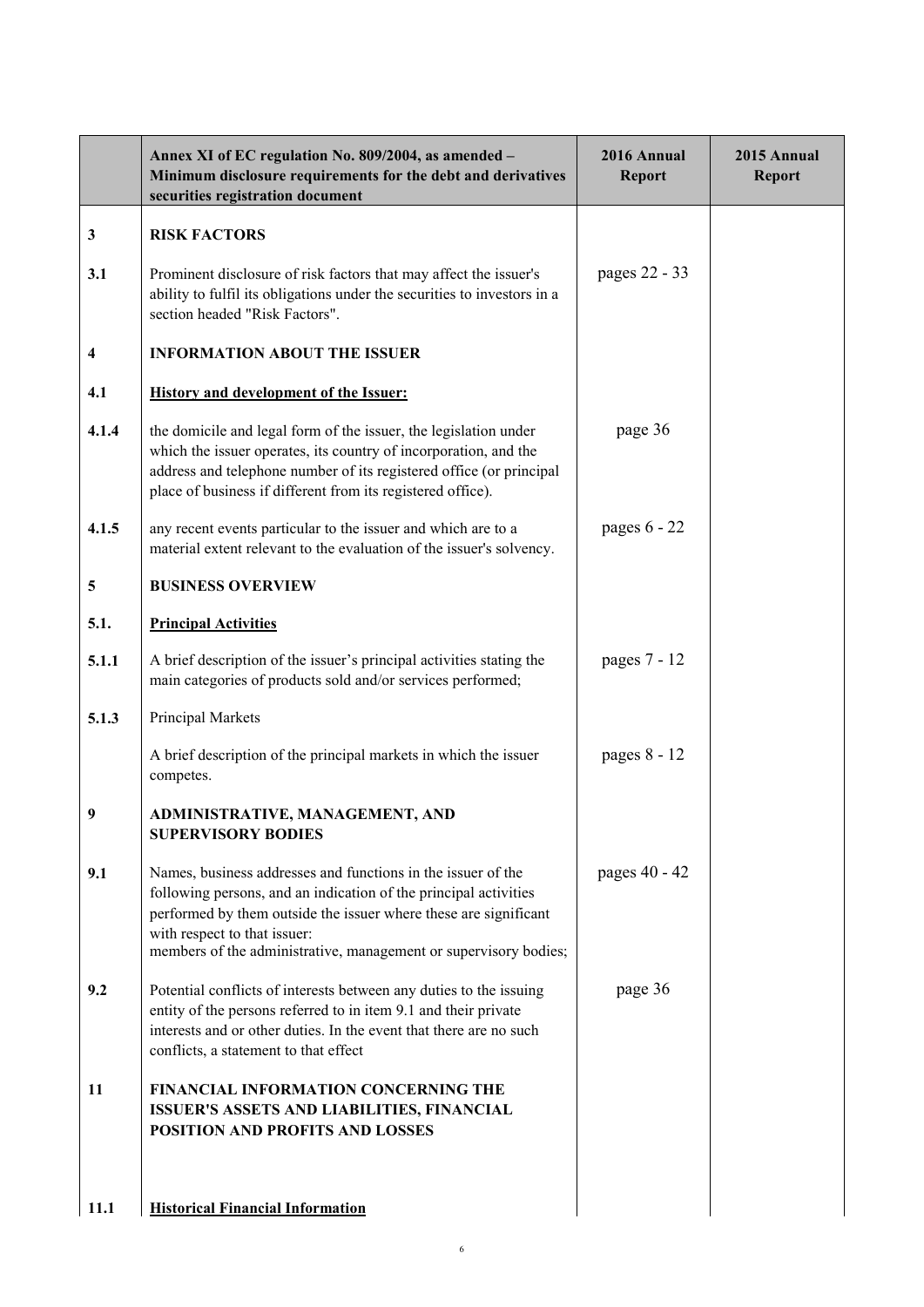| 11.2   | <b>Consolidated Financial Statements</b>                                                                                                                                                                                                                                                                                                                                                                                          |               |               |
|--------|-----------------------------------------------------------------------------------------------------------------------------------------------------------------------------------------------------------------------------------------------------------------------------------------------------------------------------------------------------------------------------------------------------------------------------------|---------------|---------------|
|        | (a) the balance sheet;                                                                                                                                                                                                                                                                                                                                                                                                            | page 44       | page 44       |
|        | (b) the income statement;                                                                                                                                                                                                                                                                                                                                                                                                         | page 45       | page 45       |
|        | (c) statement of changes in equity                                                                                                                                                                                                                                                                                                                                                                                                | page 46       | page 46       |
|        | (d) statement of cash flow                                                                                                                                                                                                                                                                                                                                                                                                        | page 47       | page 47       |
|        | (e) the accounting policies and explanatory notes.                                                                                                                                                                                                                                                                                                                                                                                | pages 48 - 88 | pages 48 - 87 |
|        | (f) audit report                                                                                                                                                                                                                                                                                                                                                                                                                  | pages 89 - 90 | pages 88 - 89 |
|        | <b>Interim Consolidated Financial Statements</b>                                                                                                                                                                                                                                                                                                                                                                                  |               |               |
|        | (a) the balance sheet;                                                                                                                                                                                                                                                                                                                                                                                                            |               |               |
|        | (b) the income statement;                                                                                                                                                                                                                                                                                                                                                                                                         |               |               |
|        | (c) statement of changes in equity                                                                                                                                                                                                                                                                                                                                                                                                |               |               |
|        | (d) statement of cash flow                                                                                                                                                                                                                                                                                                                                                                                                        |               |               |
|        | (e) the accounting policies and explanatory notes.                                                                                                                                                                                                                                                                                                                                                                                |               |               |
|        | (f) audit report                                                                                                                                                                                                                                                                                                                                                                                                                  |               |               |
| 11.3   | <b>Auditing of historical annual financial information</b>                                                                                                                                                                                                                                                                                                                                                                        |               |               |
| 11.3.1 | A statement that the historical financial information has been<br>audited. If audit reports on the historical financial information have<br>been refused by the statutory auditors or if they contain<br>qualifications or disclaimers, such refusal or such qualifications or<br>disclaimers must be reproduced in full and the reasons given.                                                                                   | pages 89 - 90 |               |
| 11.6   | Information on any governmental, legal or arbitration proceedings<br>(including any such proceedings which are pending or threatened<br>of which the issuer is aware), during the period covering, at last the<br>previous 12 months which may have, or have had in the recent<br>past, significant effects on the issuer and/or group's financial<br>position or profitability, or provide an appropriate negative<br>statement. | page 12       |               |

If documents which are incorporated by reference themselves incorporate any information or other documents therein, either expressly or implicitly, such information or other documents will not form part of this Second Supplement for the purposes of the Prospectus Directive (Directive 2003/71/EC) except where such information or other documents are specifically incorporated by reference or attached to this Second Supplement."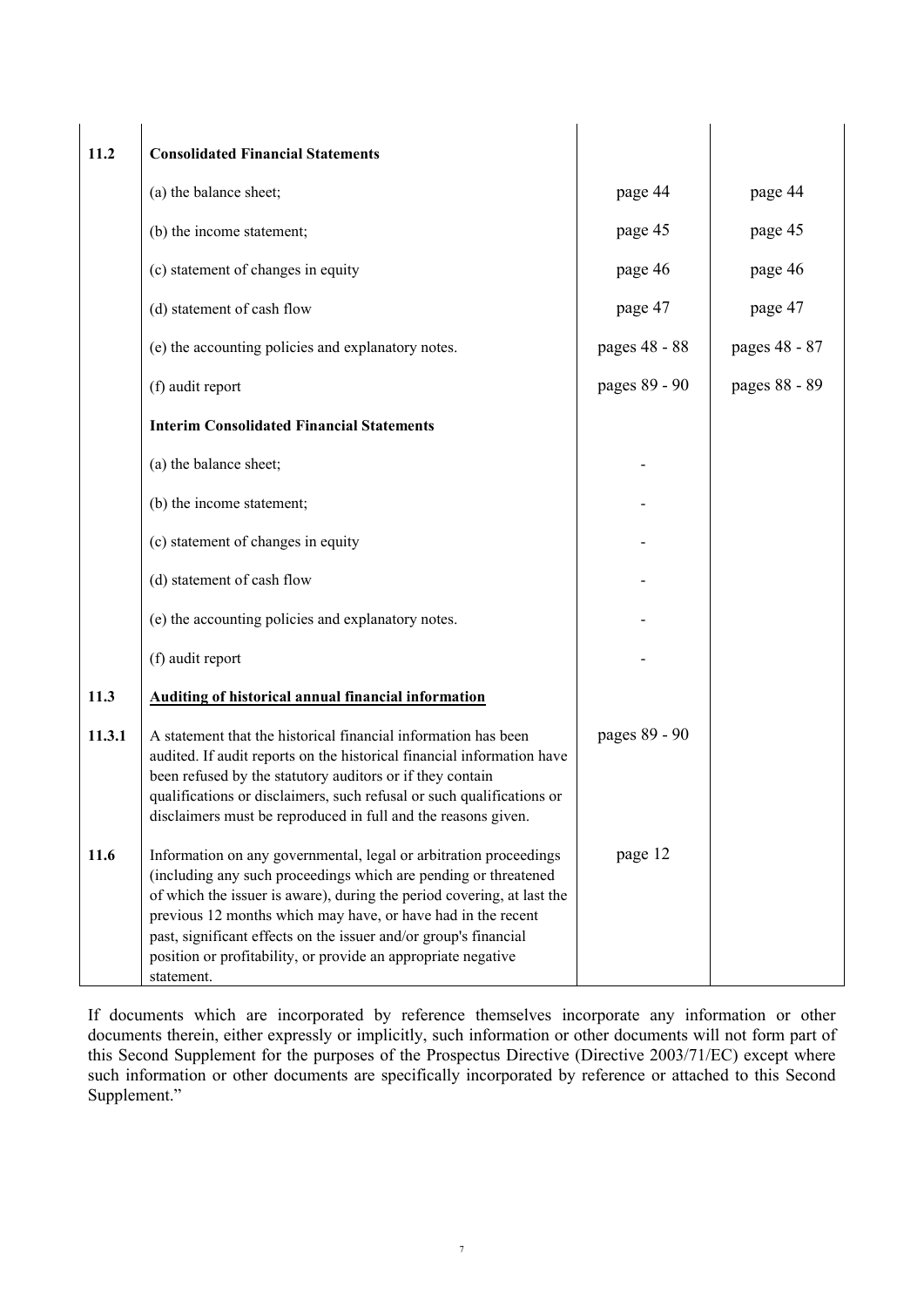## **DESCRIPTION OF THE ISSUER**

In the section "DESCRIPTION OF THE ISSUER", all references to "Santander Consumer France" shall be deleted and replaced by the terms "Santander Consumer Banque".

The first paragraph of the section "DESCRIPTION OF THE ISSUER" appearing on page 62 of the Base Prospectus is hereby deleted in its entirety and replaced with the following:

"Prospective investors should note that further information regarding the Issuer is set out on pages 7 to 12 and 36 to 42 of the 2016 Annual Report which was filed with the AMF on 23 March 2017 and which is incorporated by reference in this Base Prospectus, as set out in the section "Documents Incorporated by Reference" of this Base Prospectus."

The last paragraph of the section "DESCRIPTION OF THE ISSUER" appearing on page 64 of the Base Prospectus is hereby deleted in its entirety and replaced with the following:

"For further information regarding the products and services offered by PSA BANQUE FRANCE Group is set out on pages 8 to 12 of the 2016 Annual Report."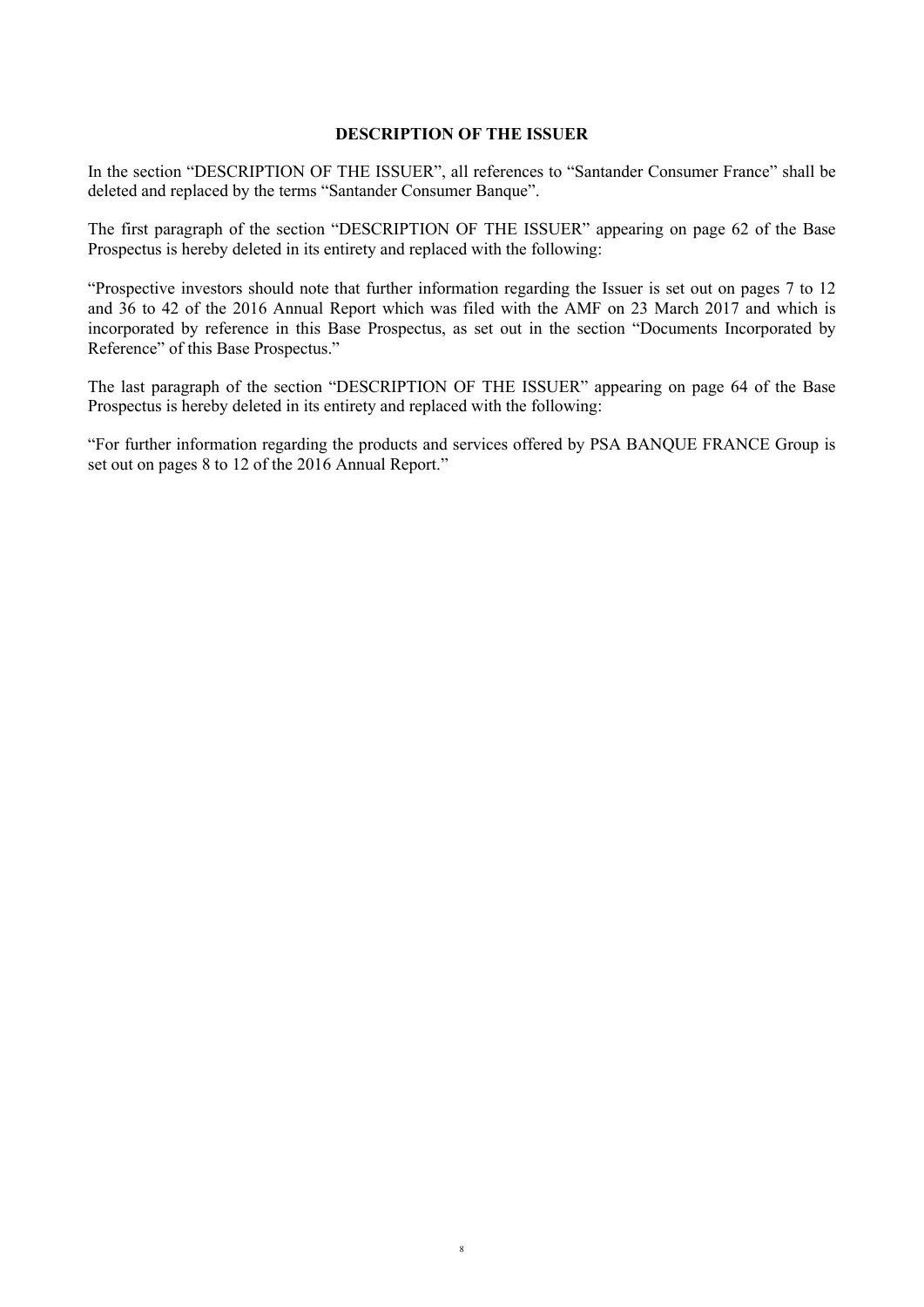## **RECENT DEVELOPMENTS**

A new section entitled "Recent Developments" shall be created and inserted in the Base Prospectus between the section "Subscription and Sales" and the section "General Information". The content of this new section "Recent Development" shall be as follows:

"For the recent developments relating to the Issuer, please refer to the pages 6 to 22 of the 2016 Annual Report which was filed with the AMF on 23 March 2017 and which is incorporated by reference in this Base Prospectus, as set out in the section "Documents Incorporated by Reference" of this Base Prospectus.

The recent developments referred to in the 2016 Annual Report are supplemented by the following press releases respectively published on the Issuer website at www.psa-banque-france.com, on 4 January 2017 and 8 March 2017:

Wednesday, January 4, 2017

# **PSA Banque France : first public senior unsecured bond €500m 3-year Fixed Rate Notes**

Following the reopening of markets at the beginning of the year 2017, PSA Banque France, rated Baa2 (positive outlook) by Moody's, successfully placed today a  $\epsilon$ 500m fixed-rate bond issue due to mature in January 2020 and carrying an annual coupon of 0.500%.

The final orderbook was over 10x oversubscribed with around  $\epsilon$ 5bn of orders from more than 260 accounts, in a week with high level of activity of issuers from automotive industry on the financial markets.

This first issuance under EMTN program was carried out with partner banks, SG CIB as Global Coordinator and Banca IMI, CA-CIB, SG CIB as Bookrunners.

Access to capital market completes the mix of stable funding sources of PSA Banque France and is an important milestone in its strategy of diversification.

Wednesday, March 8, 2017

### **Moody's Investors Service upgraded PSA Banque France's long-term credit rating**

Moody's Investors Service has upgraded PSA Banque France Group's long-term credit rating from Baa2 to Baa1 with a stable outlook.

*> Consult the rating on the website www.moodys.com*"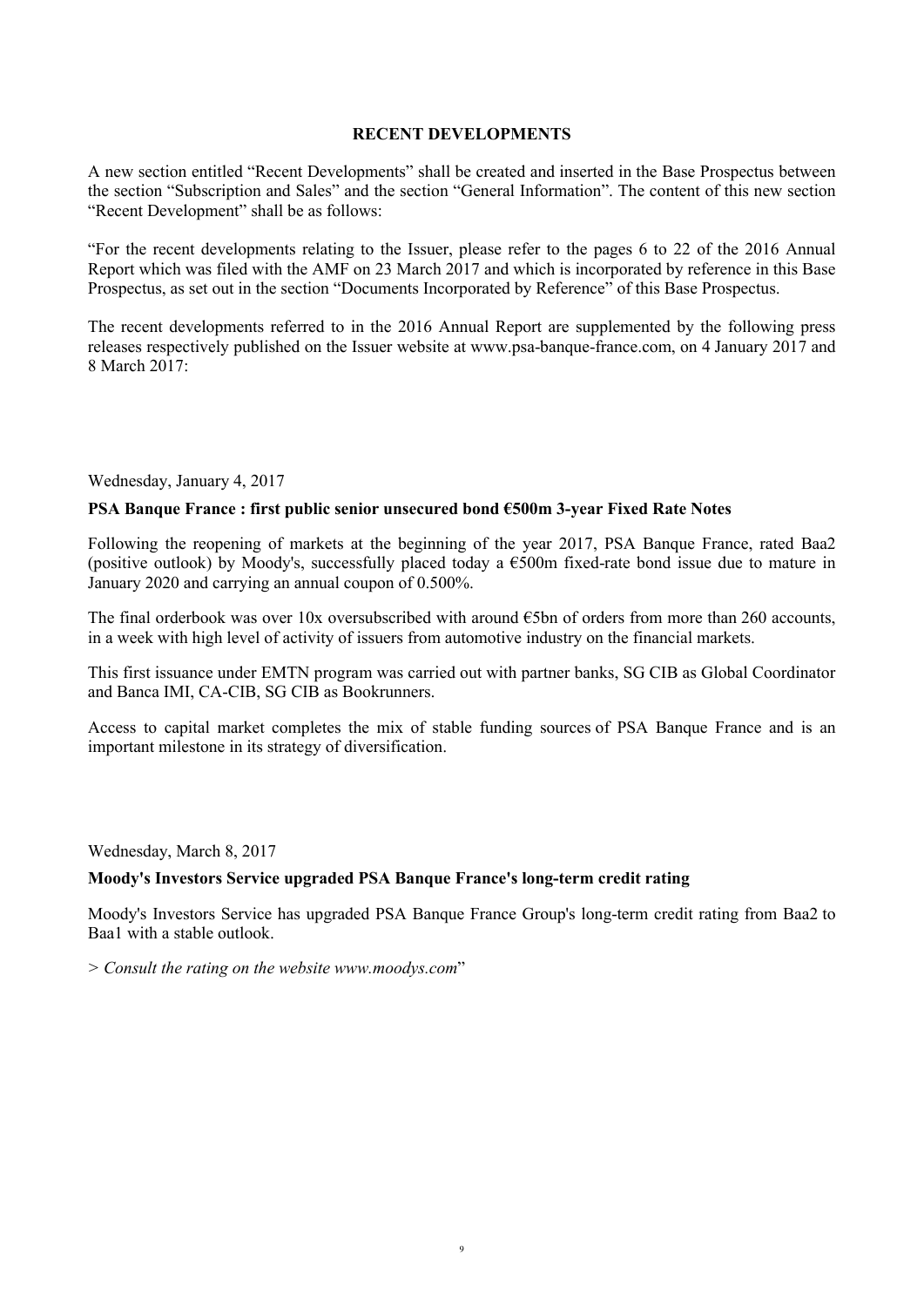# **GENERAL INFORMATION**

The paragraphs "Documents Available", "Significant or Material Change", "Auditors" and "Credit Rating" on pages 71 and 72 of the Base Prospectus shall be deleted and replaced with the following paragraphs:

### "**Documents available**

For the period of 12 months following the date of this Base Prospectus, copies of the following documents will, when published, be available for inspection from the registered office of the Issuer and from the specified offices of the Paying Agent for the time being in France:

- (a) the *statuts* of the Issuer;
- (b) the consolidated audited financial statements of the Issuer in respect of the financial year ended 2015 and 2016 (with an English translation thereof) together with the audit reports prepared in connection therewith. The Issuer currently prepares audited consolidated accounts on an annual basis;
- (c) the Agency Agreement, the Deed of Covenant and the forms of the Global Notes, the Notes in definitive form, the Coupons and the Talons; and
- (d) a copy of this Base Prospectus and any supplement thereto.

### **Significant or Material Change**

There has been no significant change in the financial or trading position of PSA BANQUE FRANCE since 31 December 2016 and there has been no material adverse change in the financial position or prospects of PSA BANQUE FRANCE since 31 December 2016."

### **Auditors**

The auditors of the Issuer are Ernst & Young Audit and Mazars, who have audited the Issuer's consolidated financial statements without qualification, in accordance with IFRS for the financial years ended on 31 December 2015 and 31 December 2016. Ernst & Young Audit and Mazars carry out their duties in accordance with the principles of the *Compagnie Nationale des Commissaires aux Comptes* (CNCC) (National Association of Statutory Auditors).

### **Credit Rating**

The Issuer has been rated Baa1 (stable outlook) by Moody's Investors Service Ltd as at 8 March 2017."

All references in the Base Prospectus to "Baa2 (positive outlook)" shall be deleted and replaced by the terms "Baa1 (stable outlook)".